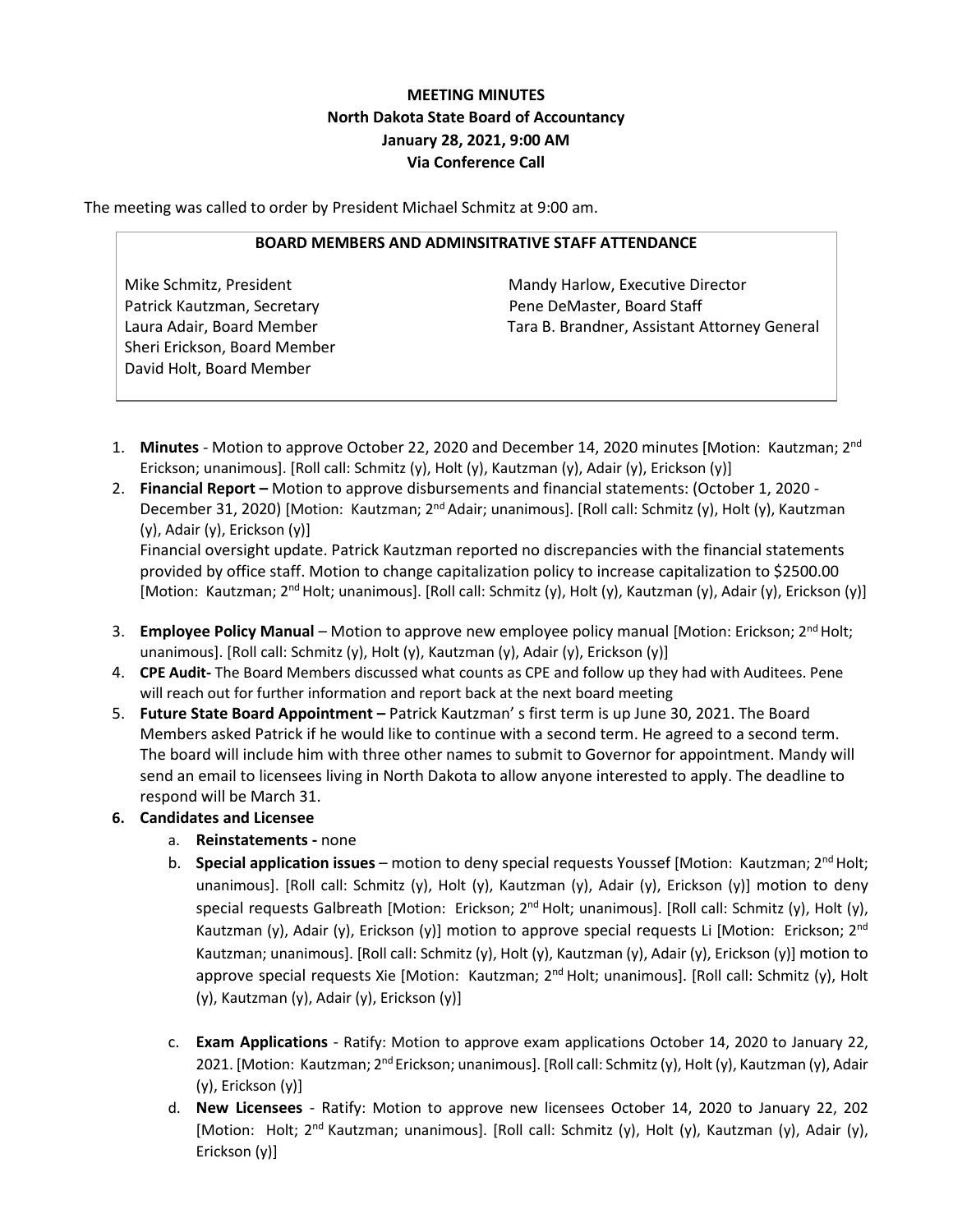## 7. **OTHER BUSINESS** –

- a. **Marijuana Service Policy** Tabled
- b. **Remote Testing** –No need to change ND law or rule to implement.
- c. **Legislative Session** AAG Brandner reported on bills that may affect the State HB1166, SB2164, SB2175 and SB2266. No action needed at this time.
- d. **Miscellaneous** Mandy requested that David Holt be added as signatory on bank accounts [Motion: Erickson; 2nd Kautzman; unanimous]. [Roll call: Schmitz (y), Holt (y), Kautzman (y), Adair (y), Erickson (y)]

## **8. COMPLAINTS**

Investigations – Executive Session N.D.C.C. 43-02.2-10 INVESTIGATIONS: EXECUTIVE SESSION PURSUANT TO N.D.C.C. 43-02.2-10, the Board recessed at 10:20 AM to Executive Session to discuss complaints. Public members were asked to leave the call. Motion to move to executive session [Motion: Kautzman; 2nd Erickson; unanimous]. [Roll call: Schmitz (y), Holt (y), Kautzman (y), Adair (y), Erickson (y)] The Board reconvened to regular session at 10:37 AM.

Disciplinary Cases – Potential Executive Session N.D.C.C. 44-04-19.1

### **Existing**

2017-10: No update on case. Waiting on outcome of court case.

2020-3: AAG Brandner reported there was no response to her letter as of today. Motion to remain in voluntarily relinquished status but he can never be licensed in North Dakota again. [Motion: Kautzman; 2nd Erickson; unanimous]. [Roll call: Schmitz (y), Holt (y), Kautzman (y), Adair (y), Erickson (y)]

2020-4: AAG Brandner reported there was no response to her letter as of today. Motion to dismiss [Motion: Adair; 2nd Holt; unanimous]. [Roll call: Schmitz (y), Holt (y), Kautzman (y), Adair (y), Erickson (y)]

 $\frac{1}{2}$  , and the contract of the contract of the contract of the contract of the contract of the contract of the contract of the contract of the contract of the contract of the contract of the contract of the contract

2020-6: tabled

2020-7: tabled

9. **ADJOURN** 10:43 AM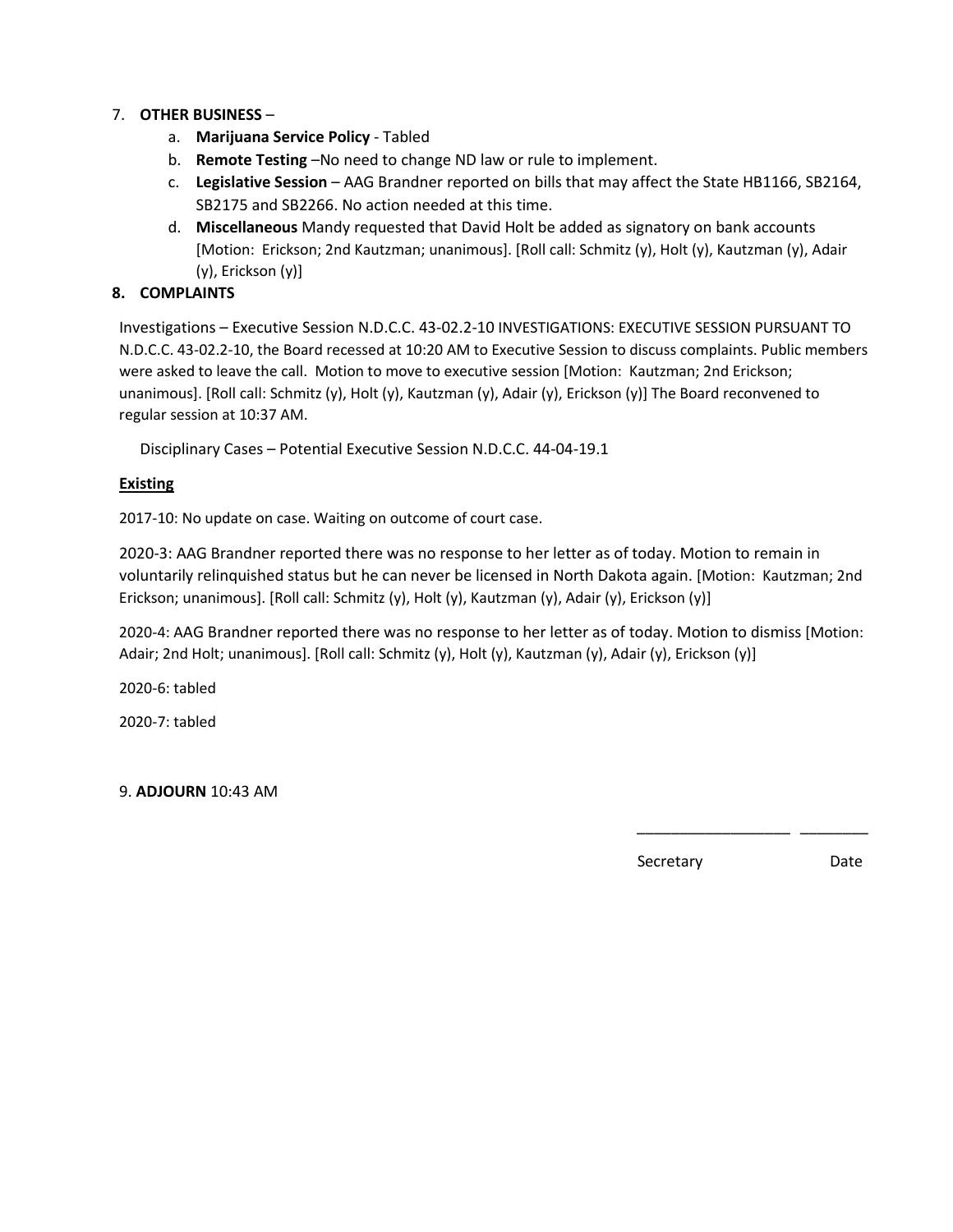# **MEETING MINUTES North Dakota State Board of Accountancy March 8, 2021, 1:30 PM Via Conference Call**

The meeting was called to order by President Michael Schmitz at 1:30 PM.

#### **BOARD MEMBERS AND ADMINSITRATIVE STAFF ATTENDANCE**

David Holt, Board Member

Mike Schmitz, President Mandy Harlow, Executive Director Patrick Kautzman, Secretary **Pene DeMaster, Board Staff** Laura Adair, Board Member Tara B. Brandner, Assistant Attorney General

1. **Bill HB 1166** – AAG Brandner briefed the Board Members on details of bill HB 1166. Motion to request exemption from bill HB 1166 as North Dakota Board of Accountancy's law already provides for it. [Motion: Holt; 2<sup>nd</sup> Kautzman; unanimous]. [Roll call: Schmitz (y), Holt (y), Kautzman (y), Adair (y), Erickson (not in attendance)]

 $\frac{1}{2}$  , and the contract of the contract of the contract of the contract of the contract of the contract of the contract of the contract of the contract of the contract of the contract of the contract of the contract

9. **ADJOURN** 1:43 PM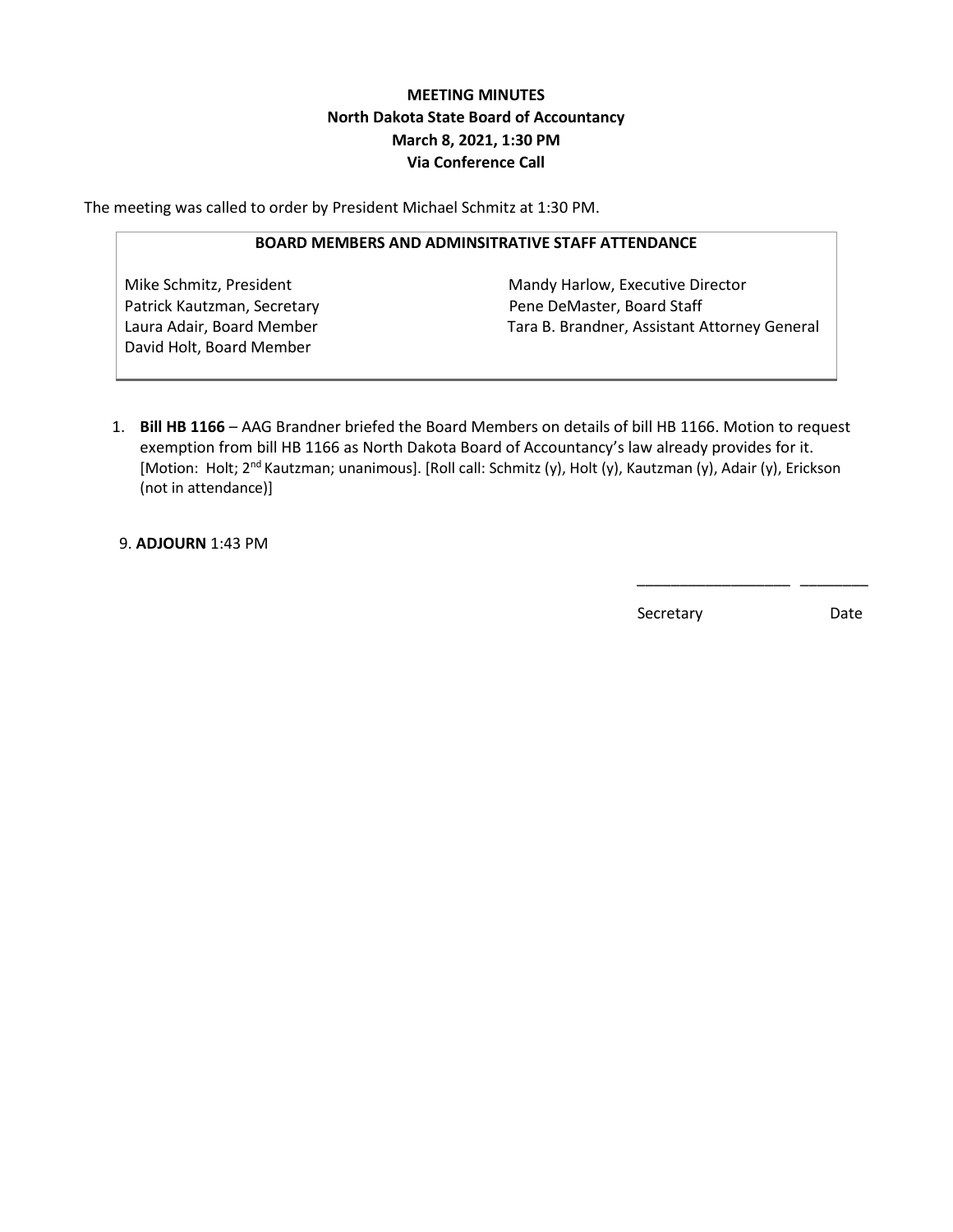# **MEETING MINUTES North Dakota State Board of Accountancy March 25, 2021, 2:00 PM Via Conference Call**

The meeting was called to order by President Michael Schmitz at 2:03 PM.

#### **BOARD MEMBERS AND ADMINSITRATIVE STAFF ATTENDANCE**

Mike Schmitz, President Mandy Harlow, Executive Director Patrick Kautzman, Secretary **Pene DeMaster, Board Staff** Joseph Bialke, AAG Litigation Council

Laura Adair, Board Member Tara B. Brandner, Assistant Attorney General

1. **Case 2017-10** – Jesse Walstad, council to CPA in case 2017-10, requested to speak to the board before moving into executive session. The board allowed Mr. Walstad to address the board. Motion to move into executive session [Motion: Kautzman; 2<sup>nd</sup> Adair; unanimous]. [Roll call: Schmitz (y), Holt (not in attendance), Kautzman (y), Adair (y), Erickson (y)]

EXECUTIVE SESSION PURSUANT TO N.D.C.C. 44-04.19-1, the Board recessed at 2:12 PM to Executive Session to discuss 2017-10. Motion to move out of executive session [Motion: Erickson; 2<sup>nd</sup> Kautzman; unanimous]. [Roll call: Schmitz (y), Holt (not in attendance), Kautzman (y), Adair (y), Erickson (y)]

The Board reconvened to regular session at 2:44 PM.

Motion to proceed as discussed in executive session. [Motion: Adair; 2<sup>nd</sup> Kautzman; unanimous]. [Roll call: Schmitz (y), Holt (not in attendance), Kautzman (y), Adair (y), Erickson (y)]

 $\frac{1}{2}$  , and the contract of the contract of the contract of the contract of the contract of the contract of the contract of the contract of the contract of the contract of the contract of the contract of the contract

2. **ADJOURN** 2:45 PM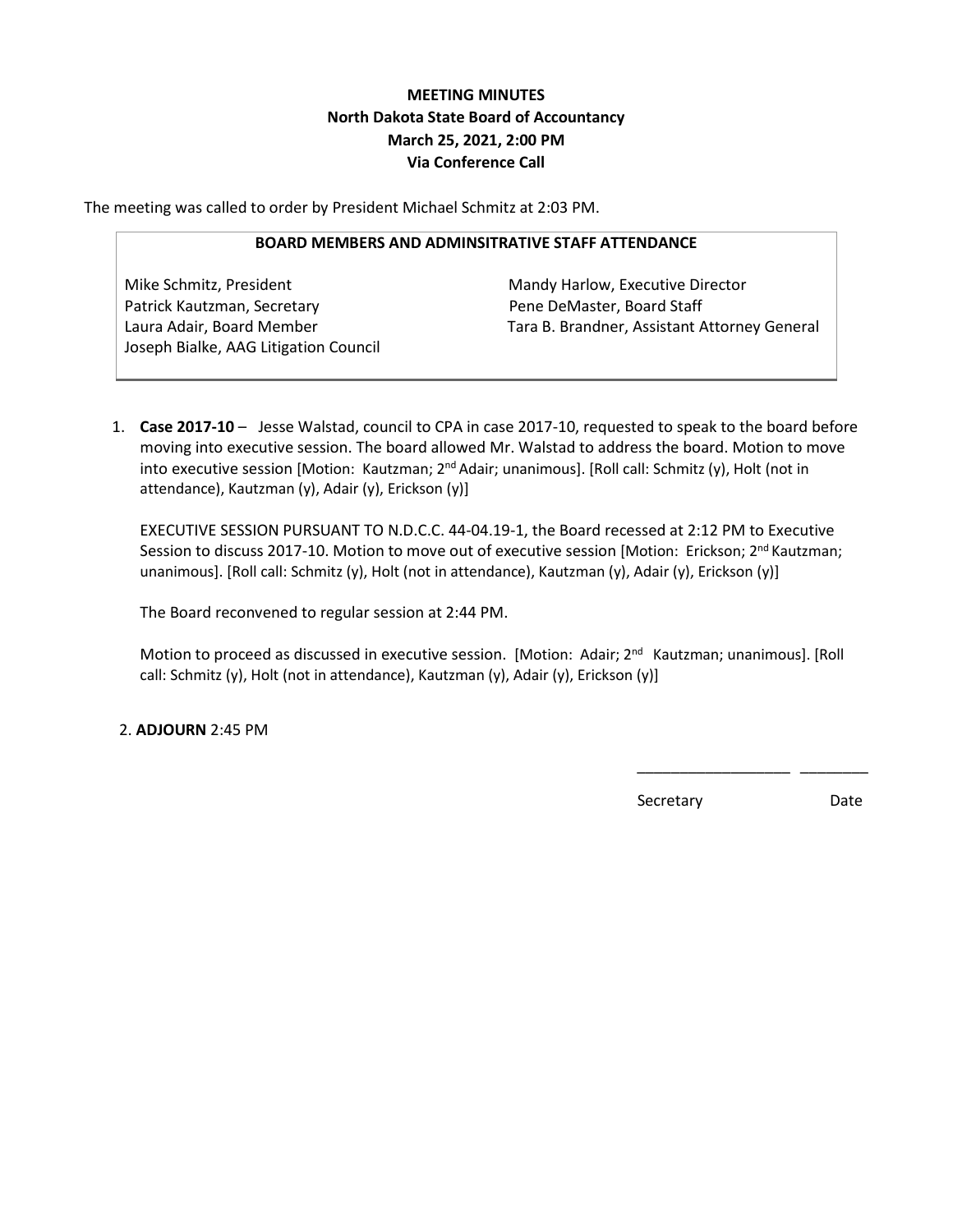# **MEETING MINUTES North Dakota State Board of Accountancy March 11, 2021, 9:00 AM Via Conference Call**

The meeting was called to order by President Michael Schmitz at 9:00 AM.

#### **BOARD MEMBERS AND ADMINSITRATIVE STAFF ATTENDANCE**

Mike Schmitz, President Mandy Harlow, Executive Director Patrick Kautzman, Secretary **Pene DeMaster, Board Staff** Laura Adair, Board Member Tara B. Brandner, Assistant Attorney General David Holt, Board Member **Joseph Bialke, AAG Litigation Council** 

1. **Case 2017-10** – Motion to move into executive session [Motion: Erickson; 2<sup>nd</sup> Kautzman; unanimous]. [Roll call: Schmitz (y), Holt (y), Kautzman (y), Adair (y), Erickson (y)]

EXECUTIVE SESSION PURSUANT TO N.D.C.C. 44-04.19-1, the Board recessed at 9:01 AM to Executive Session to discuss 2017-10. Motion to move out of executive session [Motion: Erickson; 2<sup>nd</sup> Holt; unanimous]. [Roll call: Schmitz (y), Holt (y), Kautzman (y), Adair (y), Erickson (y)]

The Board reconvened to regular session at 9:59 AM.

Motion to proceed as discussed in executive session. [Motion: Kautzman; 2<sup>nd</sup> Erickson; unanimous]. [Roll call: Schmitz (y), Holt (y), Kautzman (y), Adair (y), Erickson (y)]

 $\frac{1}{2}$  , and the contract of the contract of the contract of the contract of the contract of the contract of the contract of the contract of the contract of the contract of the contract of the contract of the contract

9. **ADJOURN** 10:00 AM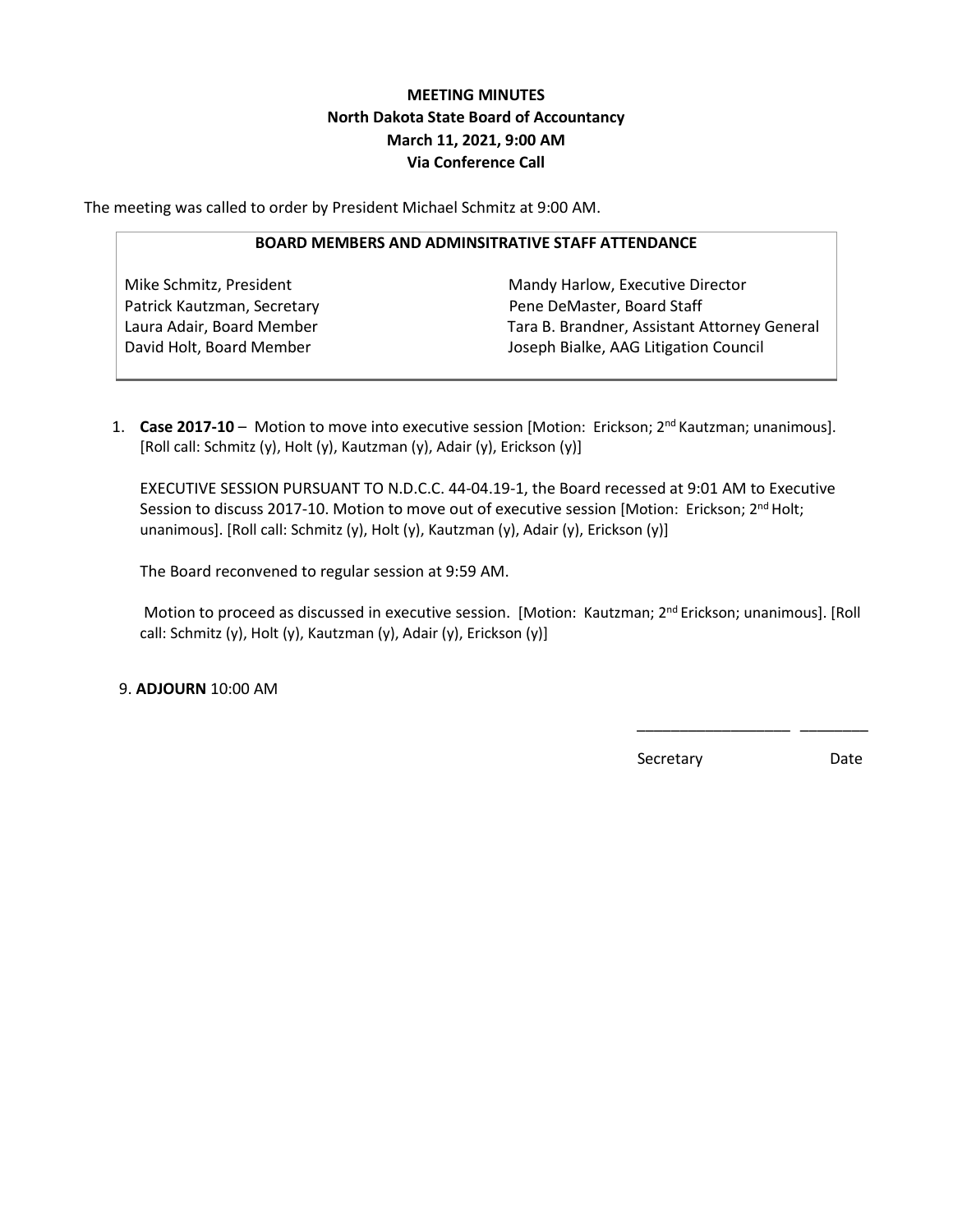# **MEETING MINUTES North Dakota State Board of Accountancy April 22, 2021, 9:00 AM Via Conference Call**

The meeting was called to order by President Michael Schmitz at 9:00 am.

#### **BOARD MEMBERS AND ADMINSITRATIVE STAFF ATTENDANCE**

Patrick Kautzman, Secretary **Pene DeMaster, Board Staff** Laura Adair, Board Member Sheri Erickson, Board Member David Holt, Board Member

Mike Schmitz, President Mandy Harlow, Executive Director

- 1. **Minutes** Motion to approve the January 28, 2021, March 8, 2021, March 11, 2021, and March 25, 2021 minutes [Motion: Erickson; 2<sup>nd</sup> Holt; unanimous]. [Roll call: Schmitz (y), Holt (y), Kautzman (y), Adair (y), Erickson (y)]
- 2. **Financial Report –** Motion to approve disbursements and financial statements: (January 1, 2021 -March 31,2021) [Motion: Kautzman; 2<sup>nd</sup> Adair; unanimous]. [Roll call: Schmitz (y), Holt (y), Kautzman (y), Adair (y), Erickson (y)]

Financial oversight update. Patrick Kautzman reported no discrepancies with the financial statements provided by office staff.

- 3. **2020 Audit** Patrick had a question about the 2019-20 Audit and the swings in pension funds. Mike explained the swings could be due to the split between the Board of Accountancy and the Society and the lag when the NDPERS audit is released. Motion to accept audit of 2019-2020 [Motion: Kautzman; 2<sup>nd</sup> Erickson; unanimous]. [Roll call: Schmitz (y), Holt (y), Kautzman (y), Adair (y), Erickson (y)]
- 4. **2022 Budget –** Motion to accept pending staff compensation discussion [Motion: Kautzman; 2nd Holt; unanimous]. [Roll call: Schmitz (y), Holt (y), Kautzman (y), Adair (y), Erickson (y)]
- 5. **Staff Compensation 2022-** Motion to accept compensation as proposed in 2021-2022 budget [Motion: Kautzman; 2<sup>nd</sup> Erickson; unanimous]. [Roll call: Schmitz (y), Holt (y), Kautzman (y), Adair (y), Erickson (y)]
- 6. **Legislative Session 2021 Update –** AAG Brandner was called into legislative session. No new updates currently.
- **7. State Board Appointment – Licensee submissions -** The board is in favor of Patrick completing his second term. Motion to submit the following three names to the Governor as nominees for board appointment; Patrick Kautzman, Craig Hashbarger, and Lisa Giese [Motion: Erickson; 2<sup>nd</sup> Holt; unanimous]. [Roll call: Schmitz (y), Holt (y), Kautzman (y), Adair (y), Erickson (y)]
- **8. Other Business**
	- a. **Extension Requests** motion to deny special request Spencer [Motion: Kautzman; 2nd Adair; unanimous]. [Roll call: Schmitz (y), Holt (y), Kautzman (y), Adair (y), Erickson (y)] Motion to approve special requests Gune and Xing [Motion: Erickson; 2<sup>nd</sup> Kautzman; unanimous]. [Roll call: Schmitz (y), Holt (y), Kautzman (y), Adair (y), Erickson (y)]
		- b. **Reinstatements –** Motion to approve reinstatements James Dean, Amjad Siddique, David Fred, and Sunil Suresh [Motion: Erickson; 2<sup>nd</sup> Adair; unanimous]. [Roll call: Schmitz (y), Holt (y), Kautzman (y), Adair (y), Erickson (y)]
		- c. **Special Application Issues** None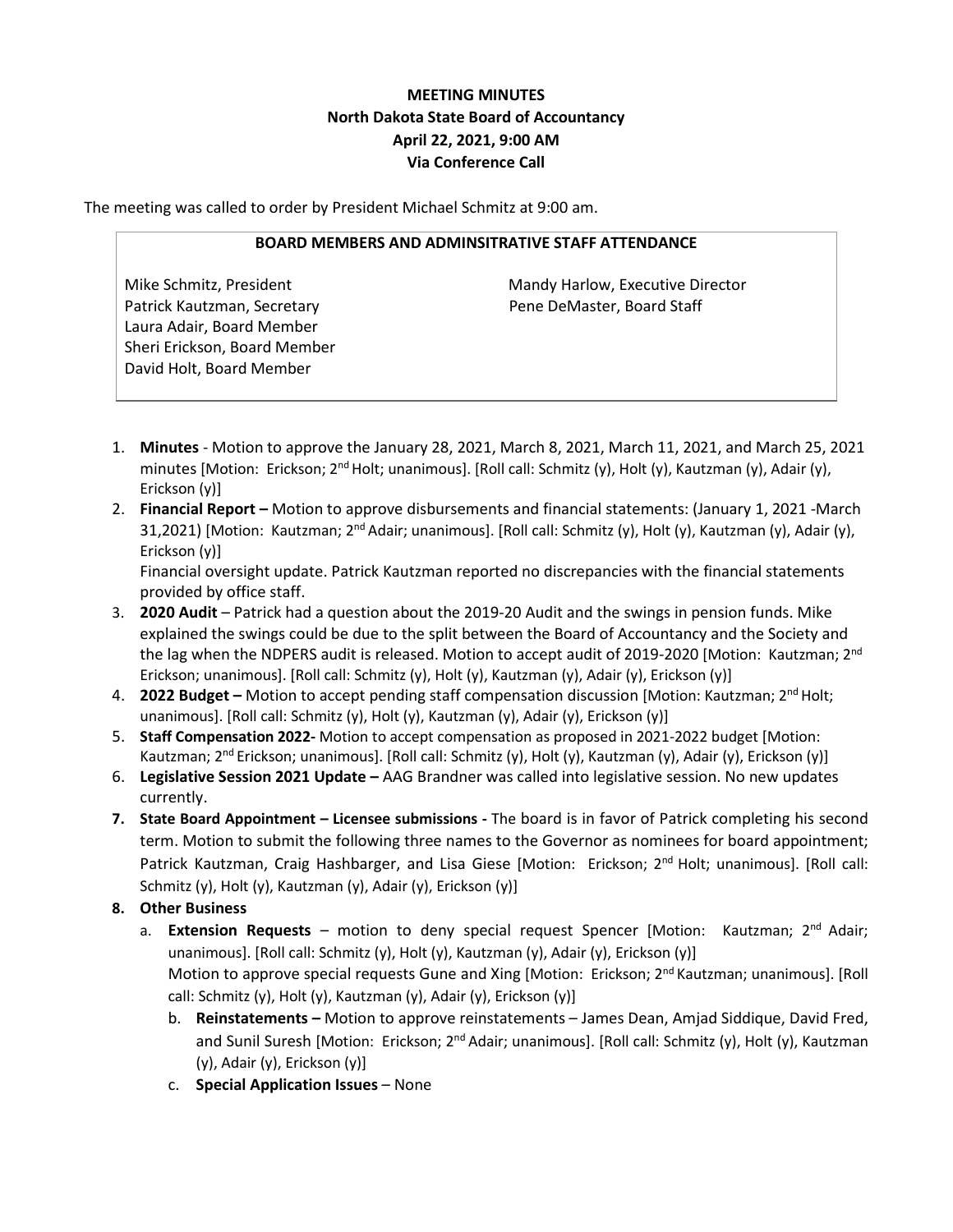- d. **Exam Applications** Ratify: Motion to approve exam applications January 23, 2021 to April 14, 2021. [Motion: Holt; 2<sup>nd</sup> Kautzman; unanimous]. [Roll call: Schmitz (y), Holt (y), Kautzman (y), Adair (y), Erickson (y)]
- e. **New Licensees** Ratify: Motion to approve new licensees February 1, 2021 to April 15, 2021 [Motion: Kautzman; 2<sup>nd</sup> Holt; unanimous]. [Roll call: Schmitz (y), Holt (y), Kautzman (y), Adair (y), Erickson (y)]

### **Miscellaneous** –

- a. **Marijuana Service Policy** Tabled
- b. **Remote Testing** Mandy provided an update from NASBA Executive Director meeting.
- c. **Peer Review** A firm has been dropped from the AICPA peer review program. Mandy will investigate whether the firm is still practicing.

 $\frac{1}{2}$  , and the contract of the contract of the contract of the contract of the contract of the contract of the contract of the contract of the contract of the contract of the contract of the contract of the contract

### **9. COMPLAINTS -** None

Disciplinary Cases – Potential Executive Session N.D.C.C. 44-04-19.1

#### 10. **ADJOURN** 10:05 AM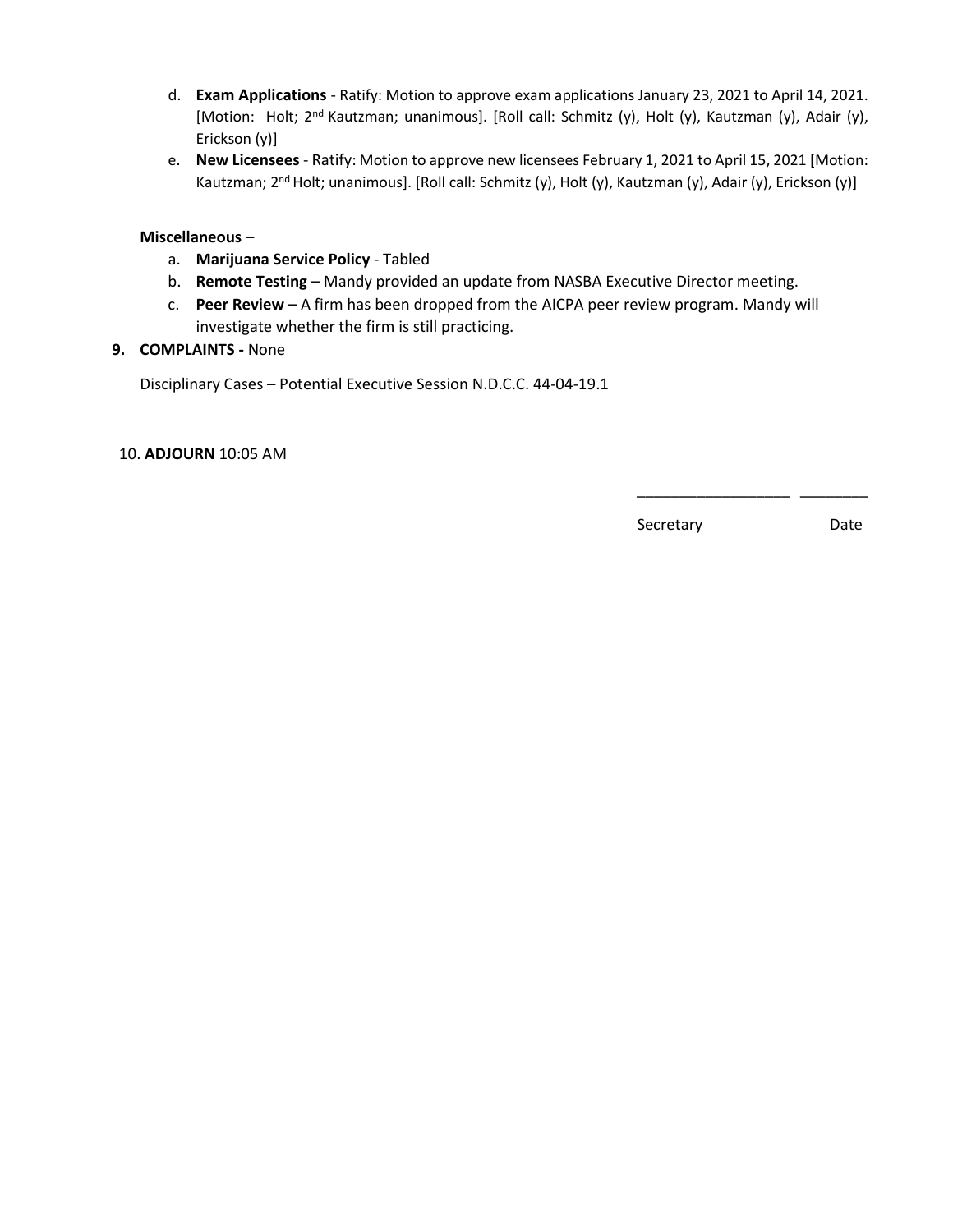#### **MEETING MINUTES North Dakota State Board of Accountancy July 22, 2021, 9:00 AM Via Conference Call**

The meeting was called to order by President Michael Schmitz at 9:00 am. BOARD MEMBERS AND ADMINSITRATIVE STAFF ATTENDANCE

Laura Adair, Secretary Pene DeMaster, Board Staff General Sheri Erickson, Board Member David Holt, Board Member

Patrick Kautzman, President Mandy Harlow, Executive Director<br>
Laura Adair, Secretary Mandy Hene De De De De Deaster, Board Staff Tara B. Brandner, Assistant Attorney

**1. New Board Member** Patrick Kautzman was appointed by Governor Burgum to continue with the North Dakota State Board of Accountancy for a second 5-year term.

**2. Officer Selection** Motion to approve Patrick Kautzman as President and Laura Adair as Secretary of the North Dakota State Board of Accountancy [Motion: Holt; 2<sup>nd</sup> Erickson; unanimous]. [Roll call: Schmitz (y), Kautzman (y), Adair (y), Erickson (y) Holt (y)]

**3. Minutes (April 22, 2021)** Motion to approve the April 22, 2021, minutes.[Motion: Schmitz; 2nd Holt; unanimous]. [Roll call: Schmitz (y), Kautzman (y), Adair (y), Erickson (y) Holt (y)]

### **4. Financial Report (April 1, 2021-June 30, 2021)**

**a. Approve disbursements (April 1-June 30)** Motion to approve disbursements and financial statements: (April 1, 2021 – June 30,2021).[Motion: Schmitz; 2nd Adair; unanimous]. [Roll call: Schmitz (y), Kautzman (y), Adair (y), Erickson (y) Holt (y)] **b.** Financial oversight update (Secretary) Patrick reported on the last quarter financials. The transactions appeared to be appropriate. He reported that there was a double 941 tax payment in January for December. A refund has been requested and the account will be cleaned up when it is issued.

**c. Yearend Update (Secretary)** The 2020 audit is schedule to begin in August. Mandy and Pene will start prep the last week in July. Pene, Laura and Patrick will schedule a meeting to go over year end journal entries and secretary procedures.

**5. Software Update/Contract** AAG Bradner reported there were terms in the contact that the state could not agree to. She will contact the software company to negotiate terms. Tabled until September Special Meeting.

**6. Marijuana Policy** Motion to approve marijuana policy as drafted and to be published on the North Dakota State Board of Accountancy website [Motion: Schmitz; 2<sup>nd</sup> Adair; unanimous]. [Roll call: Schmitz (y), Kautzman (y), Adair (y), Erickson (y) Holt (y)]

**7. Office Procedures** Motion to relinquish the requirement of references in candidate exam applications, and to cease keeping paper records of board meeting minutes. The meeting minutes will be kept electronically on the North Dakota State Board of Accountancy server and North Dakota State Board of Accountancy website. [Motion: Adair; 2<sup>nd</sup> Holt; unanimous]. [Roll call: Schmitz (y), Kautzman (y), Adair (y), Erickson (y) Holt (y)]

**8. COVID NTS Extension Requests** Motion to approve extension requests of international candidates who have proven they have a valid restriction to sit for the CPA exam to December 31,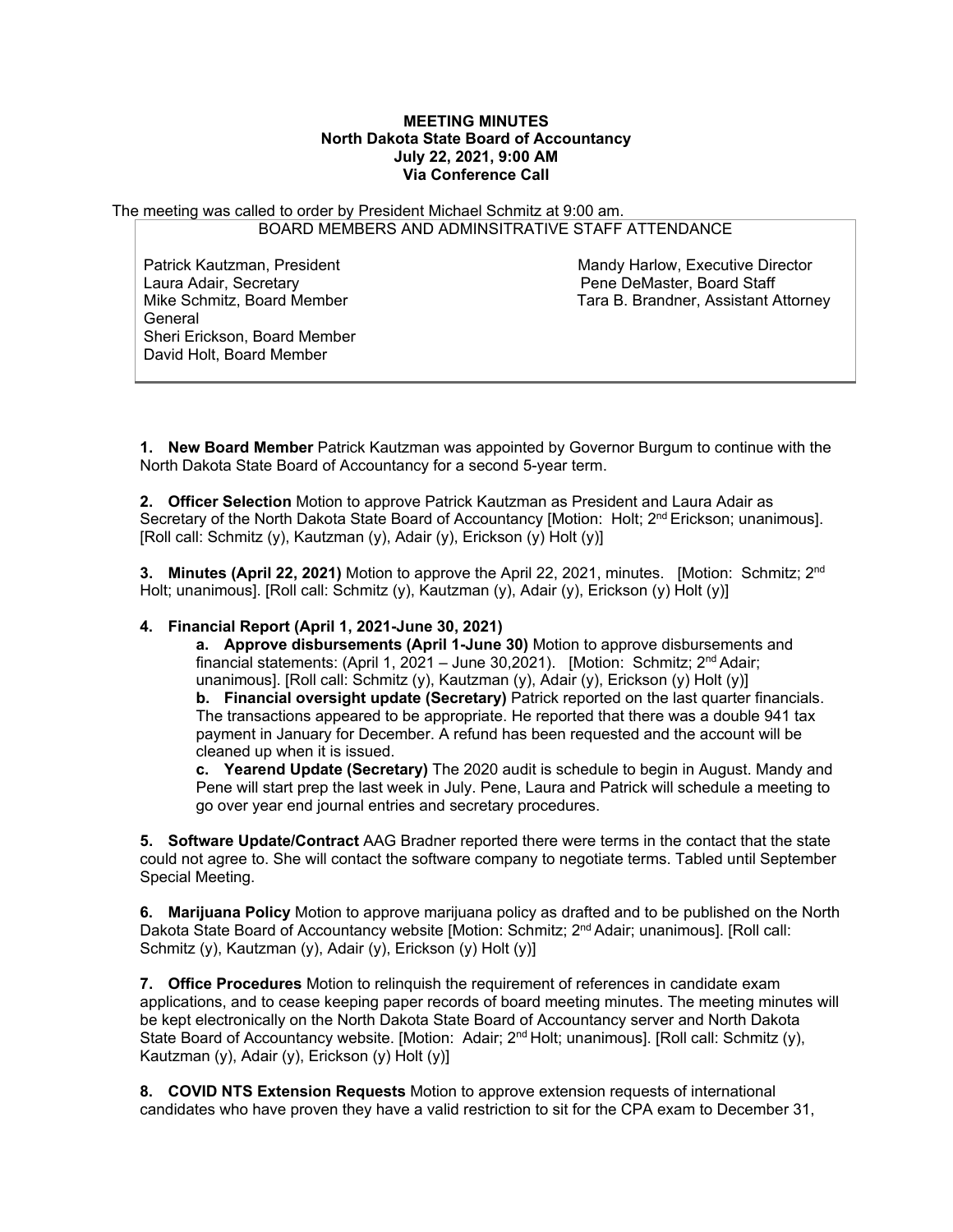2021. Further motion to allow Mandy and Pene to approve extension requests on a case-by-case basis to be ratified by the board at future meetings. **[**Motion: Schmitz; 2nd Erickson; unanimous]. [Roll call: Schmitz (y), Kautzman (y), Adair (y), Erickson (y) Holt (y)]

**9 2021 Annual Renewals-CPE** Motion to fine the reported CPAs \$500 for either completing CPE after the June 30 deadline or not having completed CPE at all. Those who have not completed CPE will have 14 days from the date of the letter to complete it. [Motion: Schmitz;  $2<sup>nd</sup> Erickson;$ unanimous]. [Roll call: Schmitz (y), Kautzman (y), Adair (y), Erickson (y) Holt (y)]

### **10. Other Business**

- **a. Reinstatements** Robert Sipes, Patricia Nowak, David Krishner, Michelle Laveau, and Laura Bisenius
- **b. Exam Accommodation Requests** None
- **c. Exam Applications-Ratify (4/15/2021-7/9/2021)**
- **d. New Licensees-Ratify (4/15/2021-7/9/2021)**
- **e. Special Meeting-CPE issues** Special Meeting set up for September 8, 2021, 9:00am to discuss more CPE issues
- **f. Miscellaneous** Michael Schmitz shared that he was elected to be the new NASBA Central Regional Director.

Motion to approve reinstatements of Robert Sipes, Patricia Nowak, David Krishner, Michelle Laveau, and Laura Bisenius, ratify exam applications 4/15/2021-7/9/2021, ratify new licensees 4/15/2021-7/9/2021 [Motion: Holt; 2<sup>nd</sup> Schmitz; unanimous]. [Roll call: Schmitz (y), Kautzman (y), Adair (y), Erickson (y) Holt (y)]

Patrick discussed when the board should look into ESOPs. He recommended to wait until the board makes a law change to investigate further.

### **11. Complaints**

### **a. Investigations-Executive Session N.D.C.C. 43-02.2-10**

A revoked CPA is possibly still using the CPA designation. AAG Bradner will send a letter to the CPA to request the discontinuation of practicing without a license. [Motion: Erickson; 2<sup>nd</sup> Holt; unanimous]. [Roll call: Schmitz (y), Kautzman (y), Adair (y), Erickson  $(y)$  Holt  $(y)$ ]

### **b. Disciplinary Cases – Potential Executive Session N.D.C.C. 44-04-19.1** None

### **12. Adjourn 10:05 AM**

Motion to Adjourn [Motion: Schmitz; 2<sup>nd</sup> Holt; unanimous]. [Roll call: Schmitz (y), Kautzman (y), Adair (y), Erickson (y) Holt (y)]

Secretary Date